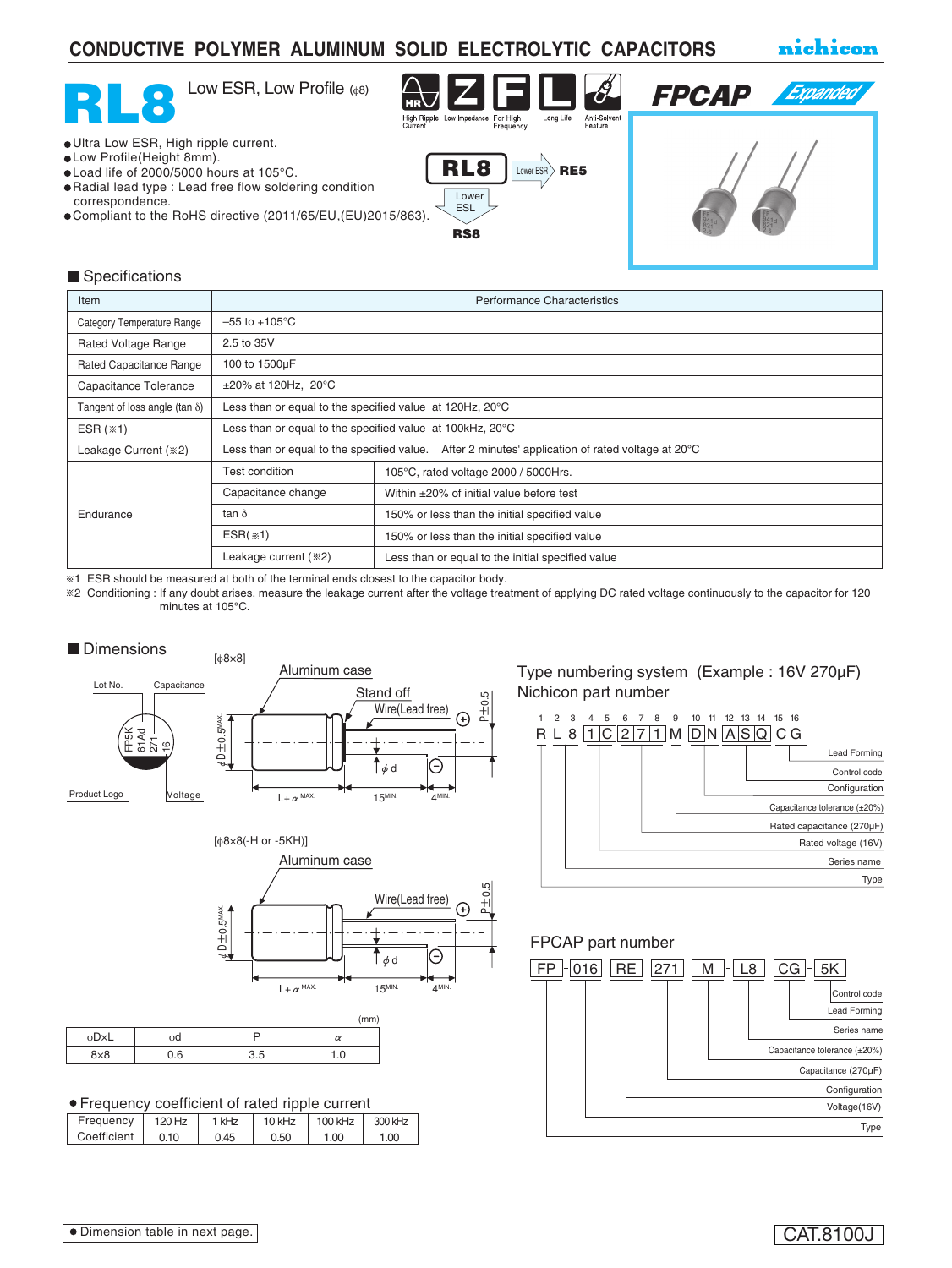# RL8

**■** Dimensions

| Rated Voltage<br>(V)<br>(code) | Surge<br>Voltage<br>(V) | Rated<br>Capacitance<br>$(\mu F)$ | <b>Case Size</b><br>$\phi$ D×L (mm) | $tan \delta$ | Leakage<br>Current<br>$(\mu A)$ | <b>ESR</b><br>$(m\Omega)$<br>(at 20°C after) (20°C/100kHz) | Rated Ripple<br>Current<br>(mArms)<br>(105°C/100kHz) | <b>NICHICON</b>               | <b>FPCAP</b>                       |
|--------------------------------|-------------------------|-----------------------------------|-------------------------------------|--------------|---------------------------------|------------------------------------------------------------|------------------------------------------------------|-------------------------------|------------------------------------|
|                                |                         | 560                               | $8\times8$                          | 0.12         | 500                             | 6                                                          | 6100                                                 | RL80E561MDN1                  | FP-2R5RE561M-L8                    |
|                                |                         | 560                               | $8\times8$                          | 0.12         | 500                             | 6                                                          | 6100                                                 | RL80E561MCN1                  | FP-2R5RE561M-L8                    |
|                                |                         | $*560$                            | $8\times8$                          | 0.12         | 500                             | 6                                                          | 6100                                                 | RL80E561MDNASQ                | FP-2R5RE561M-L8 <sup>1</sup> -5K   |
|                                |                         | *560                              | $8\times8$                          | 0.12         | 500                             | 6                                                          | 6100                                                 | RL80E561MCNASQ                | FP-2R5RE561M-L8 <sup>1</sup> -5KH  |
|                                |                         | 820                               | $8\times8$                          | 0.12         | 513                             | 6                                                          | 6100                                                 | RL80E821MDN1                  | $FP-2R5RE821M-L8$                  |
|                                |                         | 820                               | $8\times8$                          | 0.12         | 513                             | 6                                                          | 6100                                                 | RL80E821MCN1                  | $FP-2R5RE821M-L8$                  |
|                                |                         | *820                              | $8\times8$                          | 0.12         | 513                             | 6                                                          | 6100                                                 | RL80E821MDNASQ                | FP-2R5RE821M-L8 <sup>1-</sup> 5K   |
|                                |                         | *820                              | $8\times8$                          | 0.12         | 513                             | 6                                                          | 6100                                                 | RL80E821MCNASQ                | FP-2R5RE821M-L8 <sup>1</sup> -5KH  |
|                                |                         | 1000                              | $8\times8$                          | 0.12         | 625                             | 6                                                          | 6100                                                 | RL80E102MDN1                  | FP-2R5RE102M-L8                    |
| 2.5                            | 2.8                     | 1000                              | $8\times8$                          | 0.12         | 625                             | 6                                                          | 6100                                                 | RL80E102MCN1                  | FP-2R5RE102M-L8                    |
| (OE)                           |                         | *1000                             | $8\times8$                          | 0.12         | 625                             | 6                                                          | 6100                                                 | RL80E102MDNASQ                | FP-2R5RE102M-L8 <sup>1</sup> -5K   |
|                                |                         | *1000                             | $8\times8$                          | 0.12         | 625                             | 6                                                          | 6100                                                 | RL80E102MCNASQ                | FP-2R5RE102M-L8 <sup>1</sup> -5KH  |
|                                |                         | 1200                              | $8\times8$                          | 0.12         | 750                             | $\overline{7}$                                             | 6100                                                 | RL80E122MDN1                  | FP-2R5RE122M-L8                    |
|                                |                         | 1200                              | $8\times8$                          | 0.12         | 750                             | $\overline{7}$                                             | 6100                                                 | RL80E122MCN1                  | FP-2R5RE122M-L8                    |
|                                |                         | *1200                             | $8\times8$                          | 0.12         | 750                             | $\overline{7}$                                             | 6100                                                 | RL80E122MDNASQ                | FP-2R5RE122M-L8 <sup>1</sup> -5K   |
|                                |                         | * 1200                            | $8\times8$                          | 0.12         | 750                             | $\overline{7}$                                             | 6100                                                 | RL80E122MCNASQ                | $FP-2R5RE122M-L8$ -5KH             |
|                                |                         | 1500                              | $8\times8$                          | 0.12         | 938                             | $\overline{7}$                                             | 6100                                                 | RL80E152MDN1                  | FP-2R5RE152M-L8                    |
|                                |                         | 1500                              | $8\times8$                          | 0.12         | 938                             | $\overline{7}$                                             | 6100                                                 | RL80E152MCN1                  | FP-2R5RE152M-L8 <sup>1</sup>       |
|                                |                         | *1500                             | $8\times8$                          | 0.12         | 938                             | $\overline{7}$                                             | 6100                                                 | RL80E152MDNASQ                | FP-2R5RE152M-L8 <sup>1</sup> -5K   |
|                                |                         | *1500                             | $8\times8$                          | 0.12         | 938                             | $\overline{7}$                                             | 6100                                                 | RL80E152MCNASQ <sup>[1]</sup> | FP-2R5RE152M-L8 <sup>11</sup> -5KH |
|                                |                         | 560                               | $8\times8$                          | 0.12         | 560                             | 6                                                          | 6100                                                 | RL80G561MDN1                  | FP-4R0RE561M-L8                    |
|                                |                         | 560                               | $8\times8$                          | 0.12         | 560                             | 6                                                          | 6100                                                 | RL80G561MCN1                  | FP-4R0RE561M-L8 <sup>1</sup>       |
|                                |                         | *560                              | $8\times8$                          | 0.12         | 560                             | 6                                                          | 6100                                                 | RL80G561MDNASQ                | $FP-4RORE561M-L8$                  |
| 4.0                            |                         | *560                              | $8\times8$                          | 0.12         | 560                             | 6                                                          | 6100                                                 | RL80G561MCNASQ <sup></sup>    | FP-4R0RE561M-L8 <sup>1</sup> -5KH  |
| (OG)                           | 4.6                     | 820                               | $8\times8$                          | 0.12         | 820                             | 6                                                          | 6100                                                 | RL80G821MDN1                  | FP-4R0RE821M-L8                    |
|                                |                         | 820                               | $8\times8$                          | 0.12         | 820                             | 6                                                          | 6100                                                 | RL80G821MCN1                  | FP-4R0RE821M-L8                    |
|                                |                         | *820                              | $8\times8$                          | 0.12         | 820                             | 6                                                          | 6100                                                 | RL80G821MDNASQ <sup></sup>    | FP-4R0RE821M-L8 <sup>1</sup> -5K   |
|                                |                         | *820                              | $8\times8$                          | 0.12         | 820                             | 6                                                          | 6100                                                 | RL80G821MCNASQ                | FP-4R0RE821M-L8                    |
|                                |                         | 470                               | $8\times8$                          | 0.12         | 592                             | 8                                                          | 5700                                                 | RL80J471MDN1                  | $FP-6R3RE471M-L8$                  |
|                                |                         | 470                               | $8\times8$                          | 0.12         | 592                             | 8                                                          | 5700                                                 | RL80J471MCN1                  | $FP-6R3RE471M-L8$                  |
|                                |                         | $*470$                            | $8\times8$                          | 0.12         | 592                             | 8                                                          | 5700                                                 | RL80J471MDNASQ <sub>II</sub>  | $FP-6R3RE471M-L8$ $-5K$            |
|                                |                         | $*470$                            | $8\times8$                          | 0.12         | 592                             | 8                                                          | 5700                                                 | RL80J471MCNASQ <sub>ID</sub>  | FP-6R3RE471M-L8 <sup>1</sup> -5KH  |
|                                |                         | 560                               | $8\times8$                          | 0.12         | 706                             | 8                                                          | 5700                                                 | RL80J561MDN1                  | FP-6R3RE561M-L8                    |
|                                |                         | 560                               | $8\times8$                          | 0.12         | 706                             | 8                                                          | 5700                                                 | RL80J561MCN1                  | FP-6R3RE561M-L8 <sup>1</sup>       |
|                                |                         | *560                              | $8\times8$                          | 0.12         | 706                             | 8                                                          | 5700                                                 | RL80J561MDNASQ <sub>[1]</sub> | FP-6R3RE561M-L8 <sup>1</sup> -5K   |
|                                |                         | *560                              | $8\times8$                          | 0.12         | 706                             | 8                                                          | 5700                                                 | RL80J561MCNASQ <sup>1</sup>   | FP-6R3RE561M-L8 <sup>1</sup> -5KH  |
|                                |                         | 680                               | $8\times8$                          | 0.12         | 857                             | 8                                                          | 5700                                                 | RL80J681MDN1                  | FP-6R3RE681M-L8                    |
| 6.3                            | 7.2                     | 680                               | $8\times8$                          | 0.12         | 857                             | 8                                                          | 5700                                                 | RL80J681MCN1                  | FP-6R3RE681M-L8 <sup>1</sup>       |
| (U <sub>0</sub> )              |                         | *680                              | $8\times8$                          | 0.12         | 857                             | 8                                                          | 5700                                                 | RL80J681MDNASQ <sup></sup>    | $FP-6R3RE681M-L8$ -5K              |
|                                |                         | *680                              | $8\times8$                          | 0.12         | 857                             | 8                                                          | 5700                                                 | RL80J681MCNASQ <sup>1</sup>   | FP-6R3RE681M-L8 <sup>1</sup> -5KH  |
|                                |                         | 820                               | $8\times8$                          | 0.12         | 1033                            | 8                                                          | 5700                                                 | RL80J821MDN1                  | FP-6R3RE821M-L8                    |
|                                |                         | 820                               | $8\times8$                          | 0.12         | 1033                            | 8                                                          | 5700                                                 | RL80J821MCN1                  | FP-6R3RE821M-L8 <sup>1</sup>       |
|                                |                         | *820                              | $8\times8$                          | 0.12         | 1033                            | 8                                                          | 5700                                                 | RL80J821MDNASQ <sup></sup>    | FP-6R3RE821M-L8 <sup>1</sup> -5K   |
|                                |                         | *820                              | $8\times8$                          | 0.12         | 1033                            | 8                                                          | 5700                                                 | RL80J821MCNASQ                | FP-6R3RE821M-L8 <sup>1</sup> -5KH  |
|                                |                         | 1000                              | $8\times8$                          | 0.12         | 1260                            | 9                                                          | 5700                                                 | RL80J102MDN1                  | FP-6R3RE102M-L8                    |
|                                |                         | 1000                              | $8\times8$                          | 0.12         | 1260                            | 9                                                          | 5700                                                 | RL80J102MCN1                  | $FP-6R3RE102M-L8$                  |
|                                |                         | *1000                             | $8\times8$                          | 0.12         | 1260                            | 9                                                          | 5700                                                 | RL80J102MDNASQ <sup></sup>    | FP-6R3RE102M-L8 <sup>1</sup> -5K   |
|                                |                         | *1000                             | $8\times8$                          | 0.12         | 1260                            | 9                                                          | 5700                                                 | RL80J102MCNASQ <sup>1</sup>   | FP-6R3RE102M-L8 <sup>1</sup> -5KH  |

: Load life 5000hours. Taping specifications are given in page 23, 24.

CAT.8100J Please refer to page 3 for the minimum order quantity.